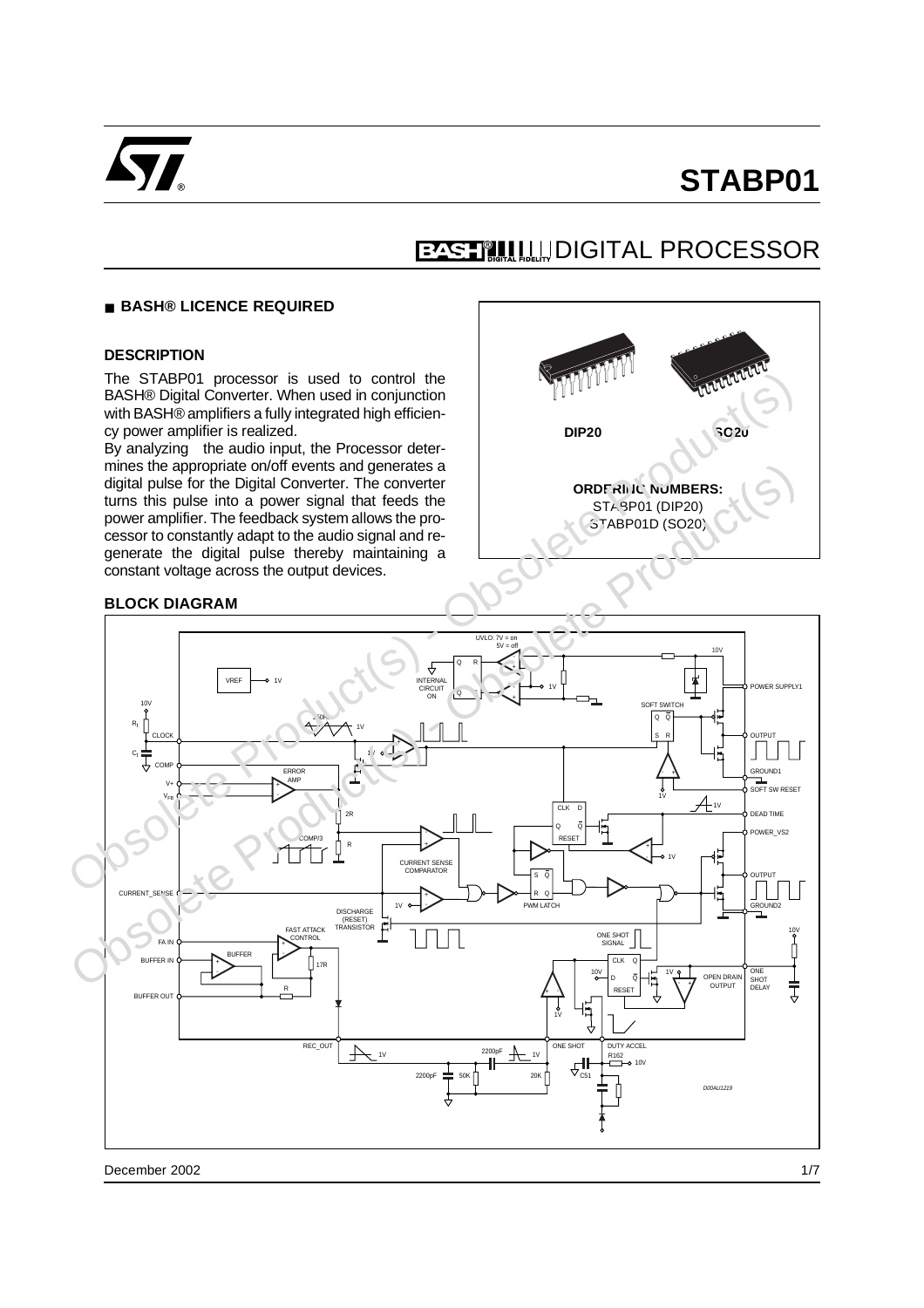#### **ABSOLUTE MAXIMUM RATINGS**

| Symbol           | <b>Parameter</b>                    | Value          | Unit        |
|------------------|-------------------------------------|----------------|-------------|
| Vs               | Supply Voltage                      | 10.5           | V           |
| lo               | <b>Output Current</b>               | $\pm 0.6$      | A           |
| Eo               | Output Energy (capacitive load)     | 5              | μJ          |
| Vi               | Analog Input Voltage                | $-0.3$ to 8    | V           |
| lo               | Error Amplifier Output Sink Current | 10             | mA          |
| $P_{\text{tot}}$ | Power Dissipation at Tamb           | 500            | mW          |
| $T_{\text{stg}}$ | Storage Ambient Temperature         | $-65$ to $150$ | $^{\circ}C$ |
| ΤL               | Lead Temperature (soldering 10s)    | 300            | °C          |
| $T_{op}$         | <b>Operating Temperature Range</b>  | $-25$ to 85    | °С          |

#### **THERMAL DATA**

| Symbol                 | <b>Parameter</b>                                    | \$020 | Unit<br><b>DIP20</b> |
|------------------------|-----------------------------------------------------|-------|----------------------|
| $R_{th\ i\text{-amb}}$ | Thermal Resistance junction-ambient soldered on PCB | 95    | °C/W<br>90           |

#### **PIN CONNECTION**

| $T_L$                 | Lead Temperature (soldering 10s)                                                    |      | 300           | $^{\circ}C$ |
|-----------------------|-------------------------------------------------------------------------------------|------|---------------|-------------|
| $T_{op}$              | <b>Operating Temperature Range</b>                                                  |      | $-25$ to $85$ | °С          |
| <b>THERMAL DATA</b>   |                                                                                     |      |               |             |
| Symbol                | <b>Parameter</b>                                                                    | 3020 | <b>DIP20</b>  | Unit        |
| $R_{th}$ j-amb        | Thermal Resistance junction-ambient soldered on PCB                                 | 95   | 90            | °C/W        |
| <b>PIN CONNECTION</b> |                                                                                     |      |               |             |
|                       | <b>BUFFER OUT</b><br>20<br><b>BUFFER IN</b>                                         |      |               |             |
|                       | <b>FAST ATTACK</b><br>$V_{FB}$<br>$2\degree$<br>19                                  |      |               |             |
|                       | <b>RECTIFIER</b><br>$V +$<br>18<br>3                                                |      |               |             |
|                       | D<br>$C^{\prime}$ $N$ <sup>r</sup> $P$<br><b>DUTY ACCEL</b><br>17<br>$\overline{4}$ |      |               |             |
|                       | <b>CURRENT SENSE</b><br>ONE SHOT<br>5<br>16                                         |      |               |             |
|                       | <b>DEAD TIME</b><br>ONE SHOT DELAY<br>15<br>6                                       |      |               |             |
|                       | PCWER SUPPLY2 L<br>POWER SUPPLY1<br>$\overline{7}$<br>14                            |      |               |             |
|                       | MAIN OUTPUT<br>SOFT SW OUT<br>8<br>13                                               |      |               |             |
|                       | GROUND2<br>GROUND1<br>9<br>12<br>CLOCK(RT/CT)                                       |      |               |             |
|                       | SOFT SW RESET<br>10<br>11                                                           |      |               |             |
|                       | D00AU1217B                                                                          |      |               |             |
|                       |                                                                                     |      |               |             |
|                       | <b>TYPICAL APPLICATION CIRCUIT</b>                                                  |      |               |             |
|                       | REFERENCE SIGNAL<br>STABP01<br><b>PROCESSOR</b><br><b>PROTECTION</b>                |      |               |             |

## **TYPICAL APPLICATION CIRCUIT**



 $\sqrt{1}$ 

2/7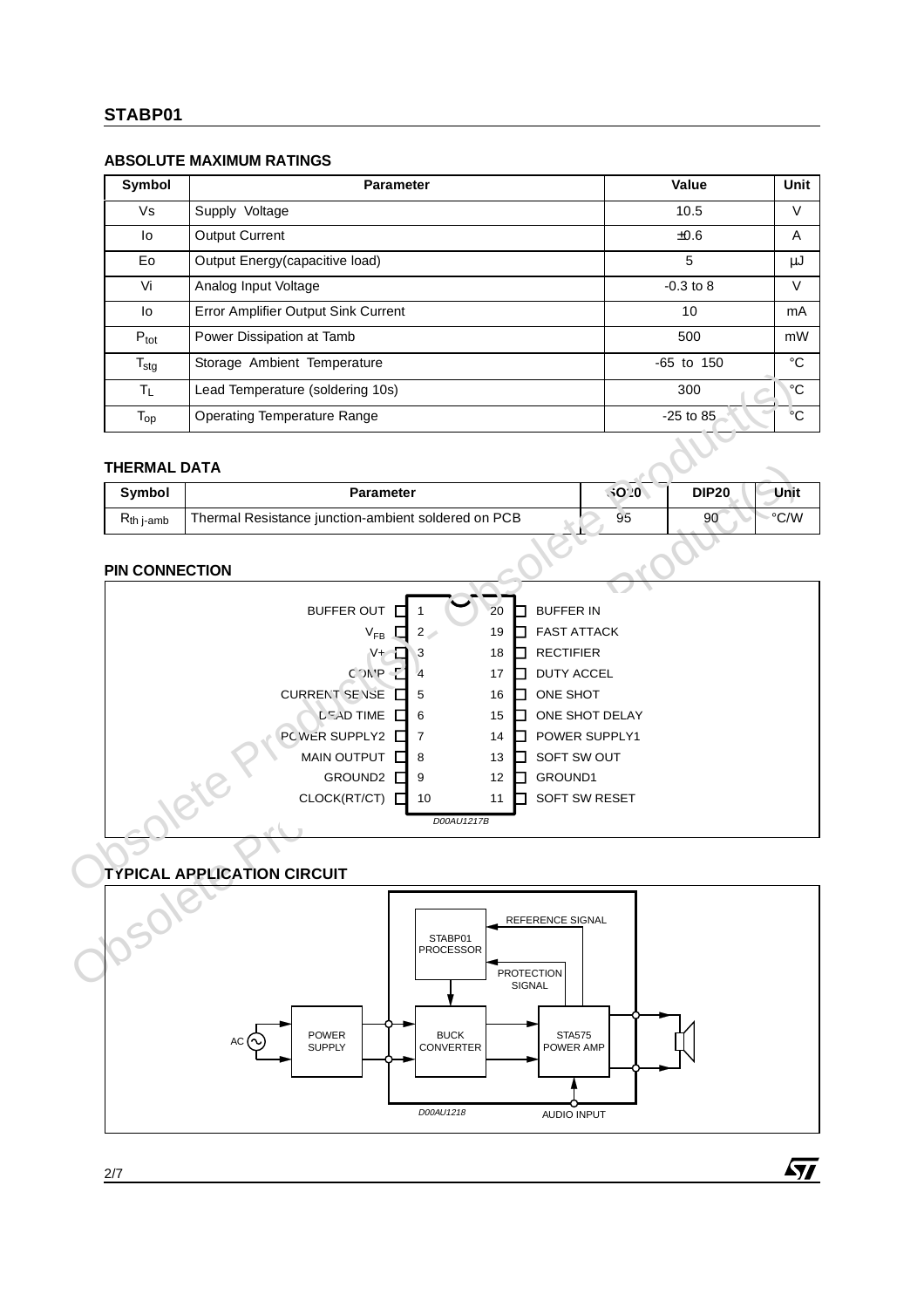| Symbol            | <b>Parameter</b>                            | <b>Test Conditions</b>                                                    | Min        | <b>Typ</b>     | Max            |  |
|-------------------|---------------------------------------------|---------------------------------------------------------------------------|------------|----------------|----------------|--|
|                   | <b>OSCILLATOR SECTION</b>                   |                                                                           |            |                |                |  |
| fs                | Initial Accuracy (*)                        | Tj=25C, SW Out Off                                                        | 225        | 250            | 300            |  |
| Ts                | <b>Temperature Stability</b>                | Tmin <tamb<tmax< td=""><td></td><td>5</td><td></td><td></td></tamb<tmax<> |            | 5              |                |  |
|                   | Amplitude                                   | Vpin10 Peak to Peak                                                       |            | 0.5            |                |  |
|                   | <b>ERROR AMP SECTION</b>                    |                                                                           |            |                |                |  |
| Ib                | Input Bias Current                          |                                                                           |            |                | $\mathbf{1}$   |  |
| A <sub>VOL</sub>  | Open loop Gain                              |                                                                           | 65         | 90             |                |  |
| B                 | Unity Gain Bandwidth                        |                                                                           | 0.7        | 1              |                |  |
| <b>SVR</b>        | Supply Voltage Rejection                    | 6 < Vs < 10V                                                              | 60         | $70^{\circ}$   |                |  |
| $I_{CMR}$         | Input Common Mode Range                     |                                                                           | Ù          |                | 8 <sub>1</sub> |  |
| $C_{MRR}$         | Common Mode Rejection Ratio                 |                                                                           |            | 90             |                |  |
| $O_{R}$           | Output Voltage Range                        | $l = 1mA$                                                                 | 0.5        |                | 8.5            |  |
|                   | <b>CURRENT SENSE SECTION</b>                |                                                                           |            |                |                |  |
| Gv                | Gain                                        | $V4/V5, V_{i} < 1$ ,<br>Duty Cycle 30%                                    | 2.7        | 3              | 3.3            |  |
| V <sub>5</sub>    | Maximum Input Signal                        | $1/4 = 5V$                                                                | 0.9        | $\mathbf{1}$   | 1.1            |  |
| Ib                | Input Bias Current                          | V5 < 0.9V,                                                                |            |                | $\mathbf{1}$   |  |
| Odt               | Delay to Output (minin u.m Jutput<br>pulse) | s                                                                         |            | 150            | 300            |  |
|                   | <b>OUTPUT SECTION</b>                       |                                                                           |            |                |                |  |
| VOL               | Outbut Low Level                            | Isink=20mA<br>Isink=200mA                                                 |            | 0.1<br>1.5     | 0.4<br>2.2     |  |
| $M_{\mathrm{OH}}$ | Output High Level                           | Isource=20mA<br>Isource=200mA                                             | 9.6<br>7.8 | 9.9<br>8.5     |                |  |
| tr                | <b>Rise Time</b>                            | Tj=25°C CL=1nF                                                            |            | 50             | 150            |  |
| tf                | Fall Time                                   | Tj=25°C CL=1nF                                                            |            | 50             | 150            |  |
|                   | <b>UNDER-VOLTAGE LOCKOUT SECTION</b>        |                                                                           |            |                |                |  |
| <b>UVstart</b>    | <b>Start Threshold</b>                      |                                                                           | 6.3        | $\overline{7}$ | 7.7            |  |
| UVstop            | Min Operating Voltage<br>After Turn-on      |                                                                           | 4.5        | 5              | 5.5            |  |
|                   | <b>TOTAL STANDBY CURRENT</b>                |                                                                           |            |                |                |  |
| <b>Ist</b>        | Start-up Current                            |                                                                           |            | 0.5            | $\mathbf{1}$   |  |
| Is                | <b>Operating Supply Current</b>             |                                                                           |            | 10             | 20             |  |

**ELECTRICAL CHARACTERISTCS** (Vs = 10V; Rt = 22kΩ; Ct = 2.2nF; t = 25°C unless otherwise specified)

 $\overline{SI}$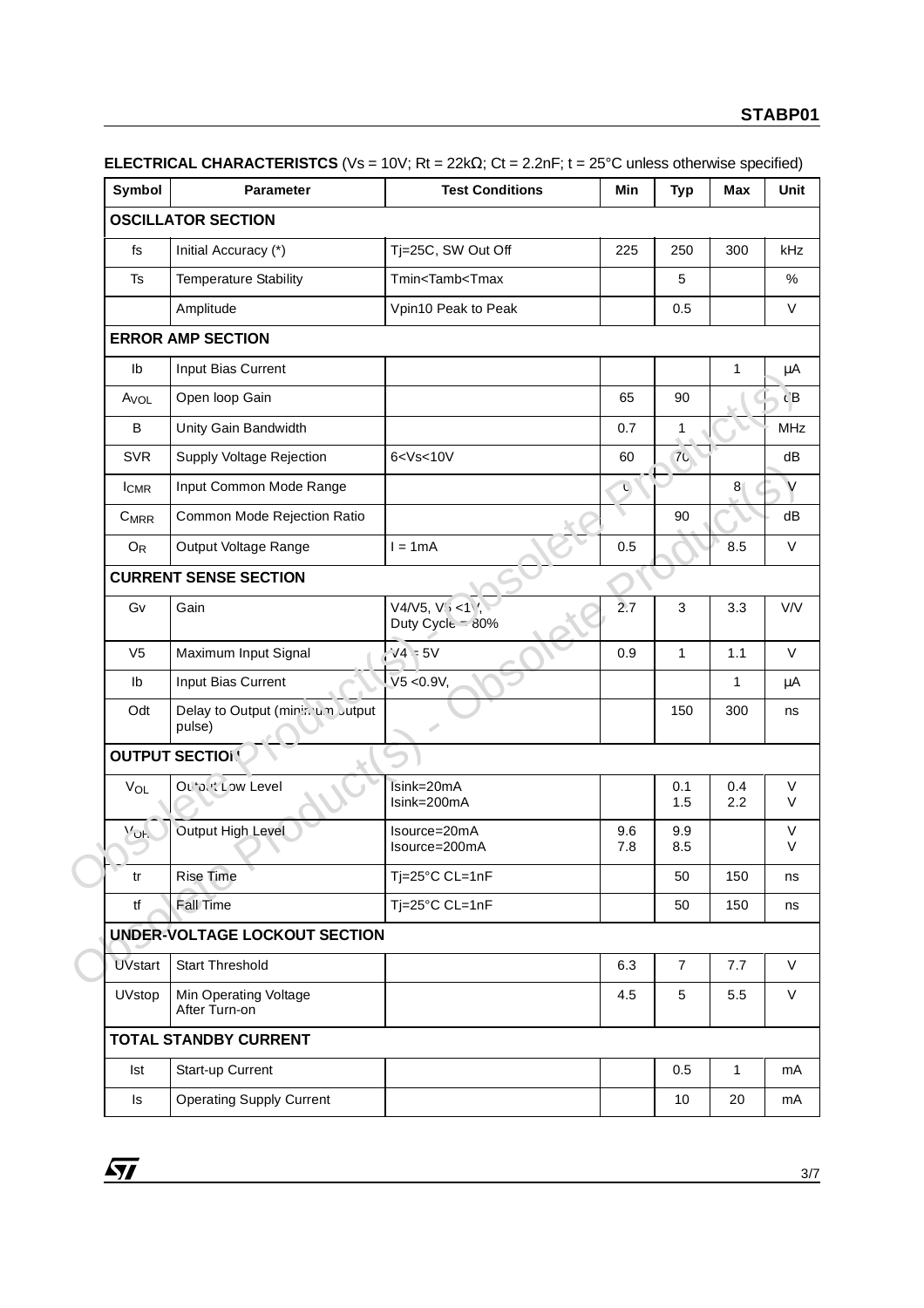#### **ELECTRICAL CHARACTERISTCS** (continued)

|                       | <b>Parameter</b>                   | <b>Test Conditions</b>        | Min         | <b>Typ</b>   | Max          |
|-----------------------|------------------------------------|-------------------------------|-------------|--------------|--------------|
|                       | <b>BUFFER SECTION</b>              |                               |             |              |              |
| Ib                    | Input Bias Current                 |                               |             |              | $\mathbf{1}$ |
| B                     | Unity Gain Bandwidth               |                               | 0.7         | $\mathbf{1}$ |              |
| <b>SVR</b>            | Supply Voltage Rejection           | 6 < Vs < 10V                  | 60          | 70           |              |
| $I_{CMR}$             | Input Common Mode Range            |                               | $\mathbf 0$ |              | 9            |
| $O_{R}$               | Output Range                       | $l = 1mA$                     | 0.5         |              | 8.5          |
|                       | <b>SOFT SWITCH SECTION</b>         |                               |             |              |              |
| VOL                   | Output Low Level                   | Isink=20mA<br>Isink=200mA     |             | 0.1<br>15    | C.4<br>2.2   |
| V <sub>OH</sub>       | Output High Level                  | Isource=20mA<br>Isource=200mA | 9.6<br>73   | 9.9<br>8.5   |              |
| tr                    | Rise Time                          | Tj=25°C CL=1nF                |             | 50           | $150^\circ$  |
| tf                    | Fall Time                          | Tj=25°C CL=1nF                |             | 50           | 150          |
| V <sub>reset</sub>    | Reset Level                        |                               |             | $\mathbf{1}$ |              |
|                       | <b>FAST ATTACK CONTROL SECTION</b> |                               |             |              |              |
| $G_{diff}$            | Differential Gain                  | Í                             | 16          | 18           | 20           |
| OS <sub>th</sub>      | Level for one shot                 |                               | 0.9         | $\mathbf{1}$ | 1.1          |
| $OSD_{th}$            | Level for one shot de'ay           |                               | 0.9         | $\mathbf{1}$ | 1.1          |
| $115$ <sub>leak</sub> | Leakage pin 15                     | $V15 = 0.8V$                  |             |              | 0.2          |
|                       | Leakage pin 17<br>Opsolete Pro     | $V17 = 10V, V16 = 0V$         |             |              | 0.2          |

 $\sqrt{M}$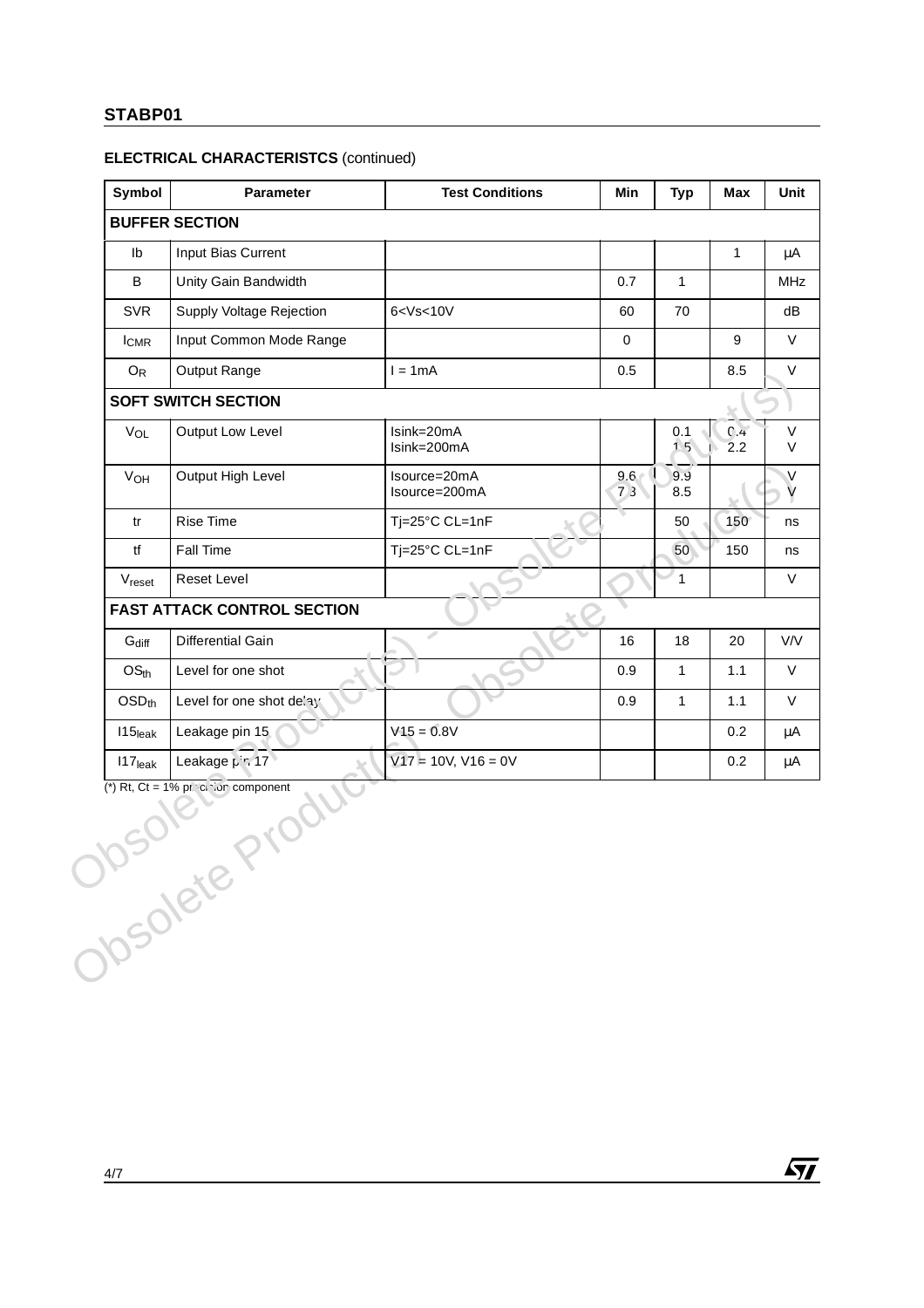| DIM.           |       | mm    |      |       | inch  |       |
|----------------|-------|-------|------|-------|-------|-------|
|                | MIN.  | TYP.  | MAX. | MIN.  | TYP.  | MAX.  |
| a1             | 0.254 |       |      | 0.010 |       |       |
| B              | 1.39  |       | 1.65 | 0.055 |       | 0.065 |
| b              |       | 0.45  |      |       | 0.018 |       |
| b <sub>1</sub> |       | 0.25  |      |       | 0.010 |       |
| D              |       |       | 25.4 |       |       | 1.000 |
| E              |       | 8.5   |      |       | 0.335 |       |
| e              |       | 2.54  |      |       | 0.100 |       |
| e <sub>3</sub> |       | 22.86 |      |       | 0.900 |       |
| $\mathsf F$    |       |       | 7.1  |       |       | 0.280 |
| $\mathbf{I}$   |       |       | 3.93 |       |       | 0.155 |
| L              |       | 3.3   |      |       | 0.130 |       |
| Z              |       |       | 1.34 |       |       | 0.053 |



 $\overline{SI}$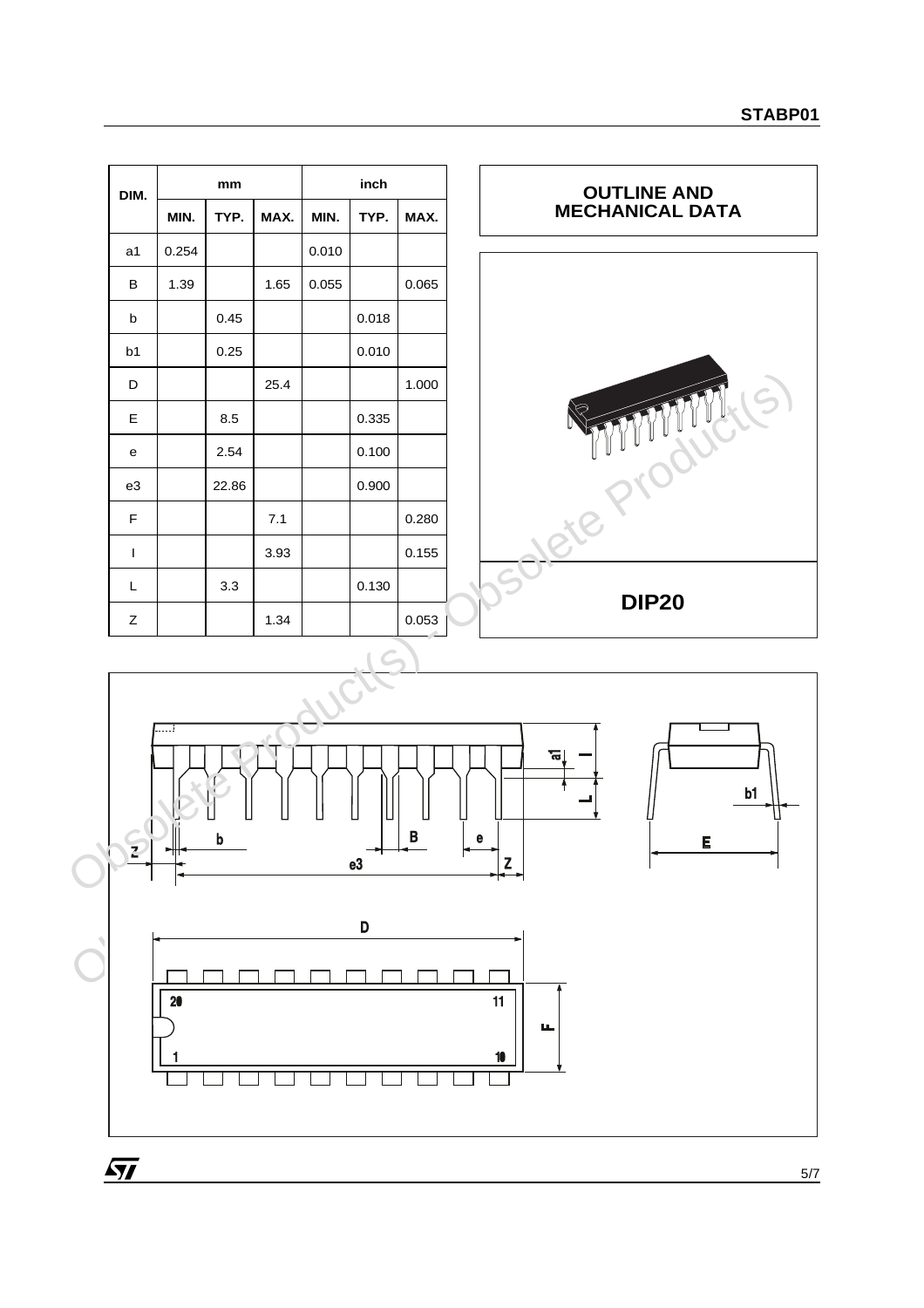| DIM.           |                                       | mm   |       | inch  |       |       |  |
|----------------|---------------------------------------|------|-------|-------|-------|-------|--|
|                | MIN.                                  | TYP. | MAX.  | MIN.  | TYP.  | MAX.  |  |
| A              | 2.35                                  |      | 2.65  | 0.093 |       | 0.104 |  |
| A <sub>1</sub> | 0.1                                   |      | 0.3   | 0.004 |       | 0.012 |  |
| В              | 0.33                                  |      | 0.51  | 0.013 |       | 0.020 |  |
| C              | 0.23                                  |      | 0.32  | 0.009 |       | 0.013 |  |
| D              | 12.6                                  |      | 13    | 0.496 |       | 0.512 |  |
| Е              | 7.4                                   |      | 7.6   | 0.291 |       | 0.299 |  |
| е              |                                       | 1.27 |       |       | 0.050 |       |  |
| н              | 10                                    |      | 10.65 | 0.394 |       | 0.419 |  |
| h              | 0.25                                  |      | 0.75  | 0.010 |       | 0.030 |  |
| L              | 0.4                                   |      | 1.27  | 0.016 |       | 0.050 |  |
| ĸ              | $0^{\circ}$ (min.) $8^{\circ}$ (max.) |      |       |       |       |       |  |



 $\sqrt{M}$